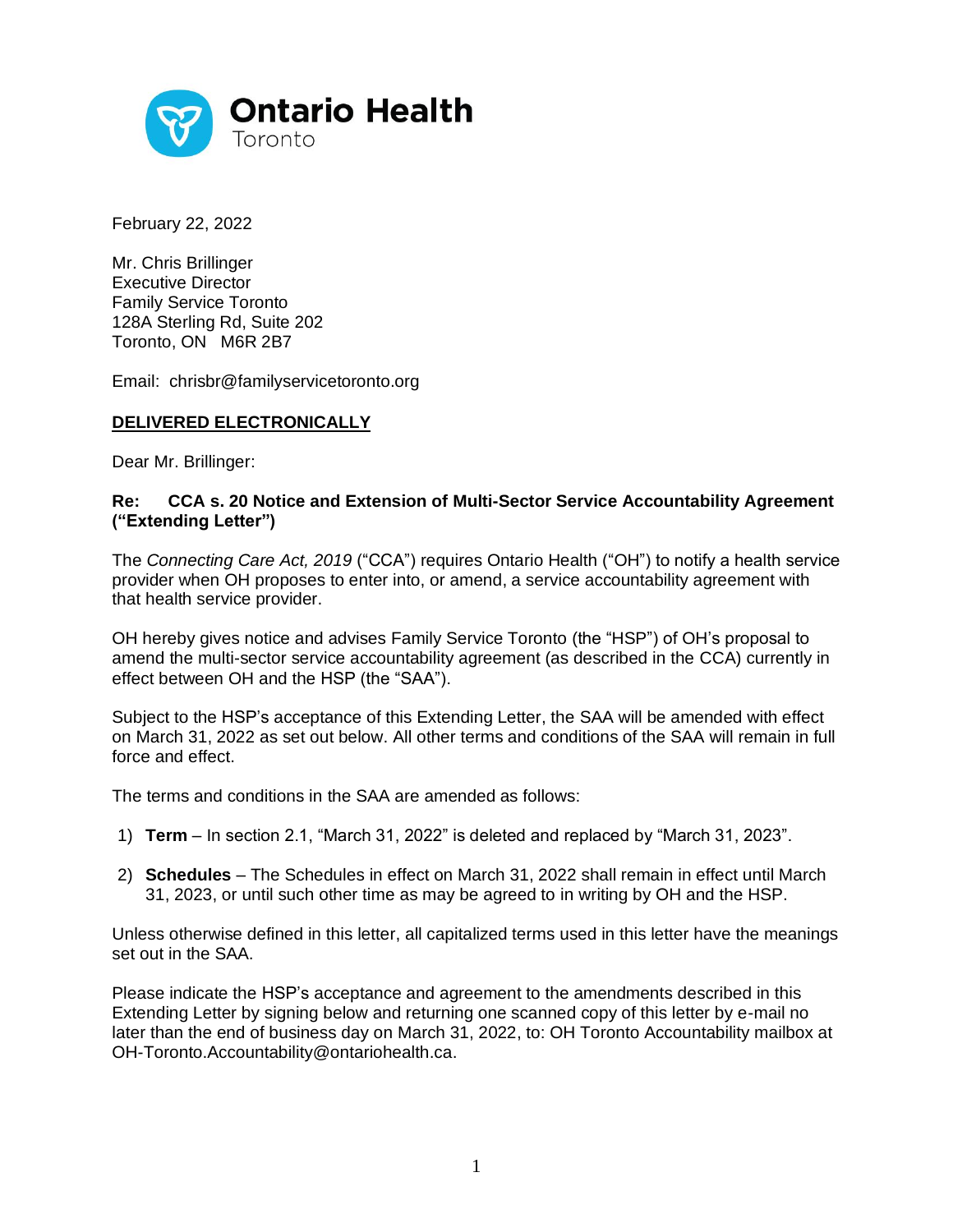The HSP and OH agree that the Extending Letter may be validly executed electronically, and that their respective electronic signature is the legal equivalent of a manual signature.

Should you have any questions regarding the information provided in this Extending Letter, please contact OH Toronto Accountability mailbox at OH-Toronto.Accountability @ontariohealth.ca.

Sincerely,

Anna Greenberg Chief Regional Officer, Toronto and East Regions Ontario Health

c. Andrew Thomson, Board President c. Raj Krishnapillai, Vice President, Performance, Contract and Funding Allocation, Ontario Health Toronto

Signature page follows